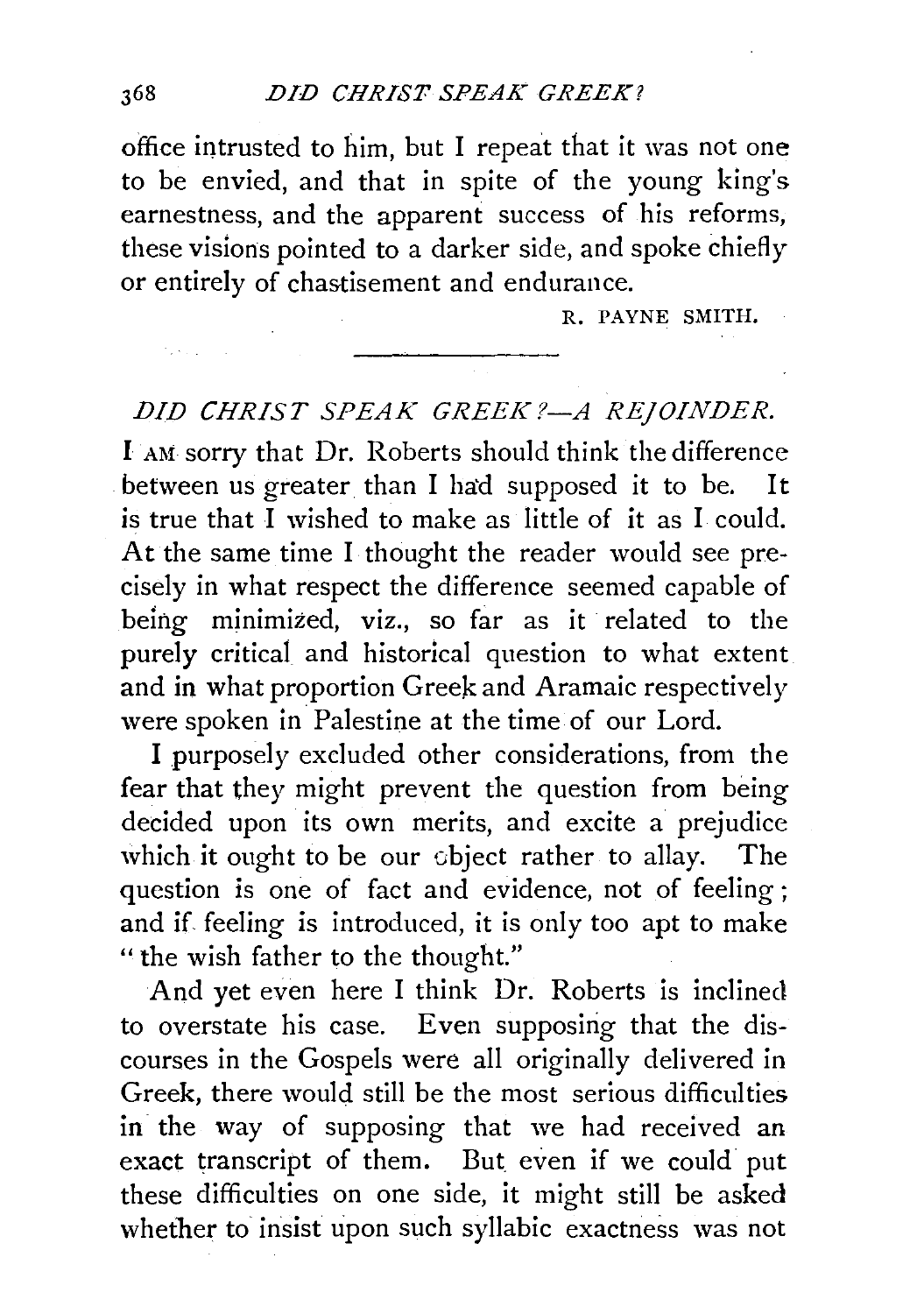to attach too much importance to the " letter." It is one of the singular excellences of the Gospels that they lose so little by translation. Many most devout and learned men have lived and died quite content with the belief that they were reading a Greek version of words spoken in Aramaic. Nor is the beauty of our own Version destroyed-it is hardly even diminishedby the knowledge that it is not the original. There is more than one passage-such as, "Consider the lilies, how they grow," and parts of 1 Corinthians xiii. and xv. - where the English seems even to surpass the Greek. And if the theory which I have upheld be true, there is nothing irreverent in allowing ourselves to think so.

I am obliged to confess that both Dr. Roberts's original articles and his reply do not make upon me the impression of a strictly impartial and unprejudiced judgment, Perhaps it was not to be expected that one who has made a particular subject his specialty for years should sit down to consider quite calmly the arguments brought against his own view of it. In such a state of mind any sort of weapon seems good enough that first comes to hand. The main point appears to be that it should deal a ponderous and resounding blow. The real justice and validity of the argument is little considered. A very slender argument goes a long way when it makes for his thesis. A considerable argument is thrust aside, or met by some irrelevant appeal, when it tells against it. And the deficiencies of the argument are made up by peremptory challenges and rhetorical declamation. A hasty reader might easily be misled by these. Confident and emphatic statement, however insecure the foundation on which it rests, is VUL. VII 24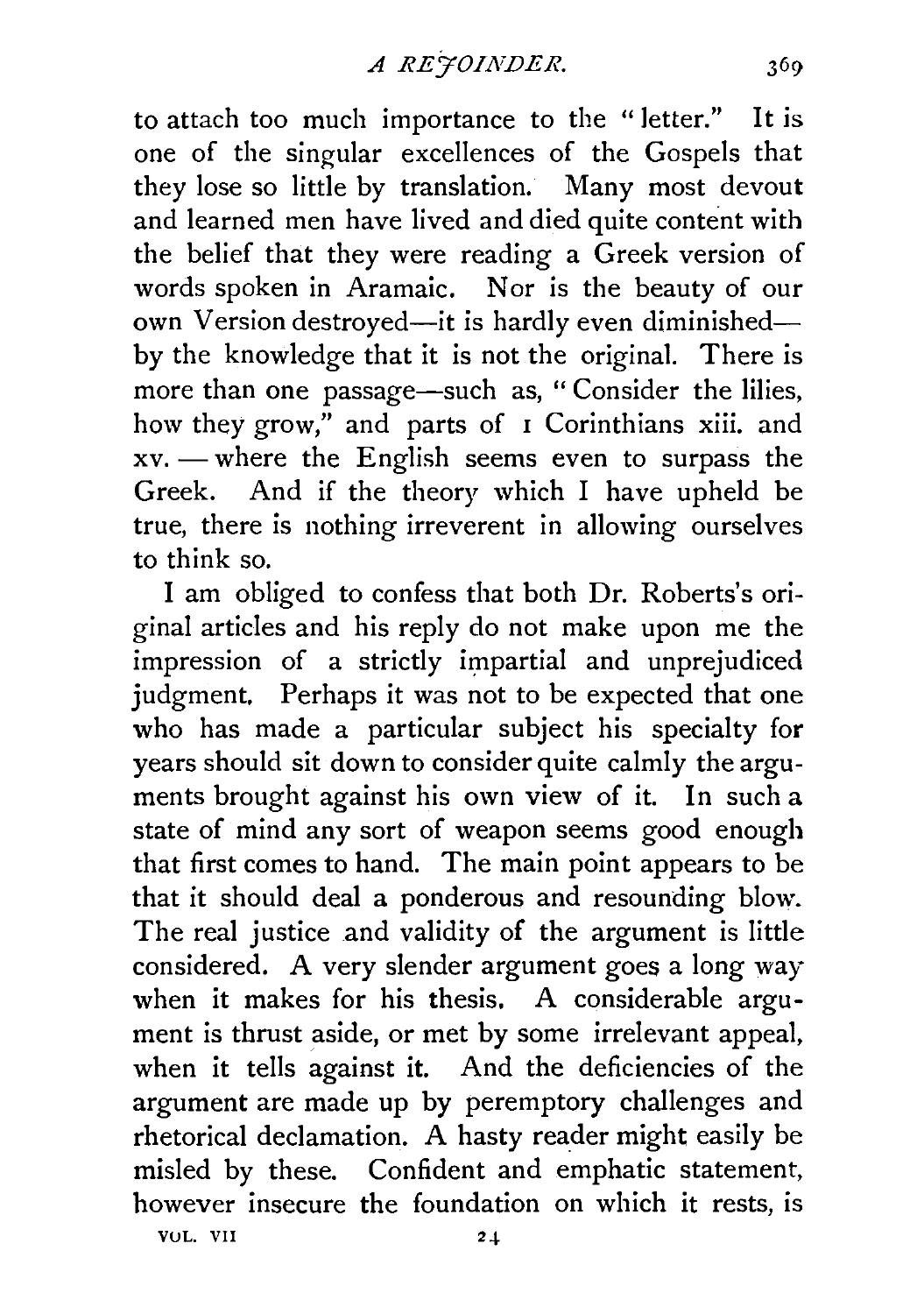apt to carry with it conviction. Few have the time and patience really to test an argument when it is put before them. And yet, in order to get at the truth, some trouble, I am afraid, will be necessary. I shall be obliged to ask those who take sufficient interest in the question to follow carefully the whole course of it, to place statement and answer side by side, rigorously to sift out all irrelevant matter, and to take the arguments on either side strictly for what they are worth.

I propose to take Dr. Roberts's points one by one, not knowingly omitting any, though some are really of very slight importance, and then briefly to review the position of the question. As Dr. Roberts, I believe, followed the order of my paper, I shall follow the order of his. At the end perhaps it may be possible to arrange the different items of the evidence a little more according to the weight that ought to attach to them.

1. The first point that Dr. Roberts mentions is one that has a quite insignificant bearing upon the main issue. I observe in a note that Dr. Roberts is too ready to infer from the use of the words,  $E_{\lambda} \lambda_{\eta \nu}$ , ' $E\lambda\lambda\eta\nu\ell s$ , that any other language than Greek is excluded. He calls this a "pretty strong assertion," and . adds, "that people styled 'Greeks,' and that cities styled 'Greek cities,' made use of the Greek language, is surely the dictate of common sense." This is just the kind of argument to draw down cheers from the gallery, but I did not expect it from a scholar like Dr. Roberts. Indeed, I think I can safely leave him to answer himself; for in the sentence immediately preceding that in which he speaks of the "pretty strong assertion," he states that, "as every one knows, Greek and Gentile are in the New Testament convertible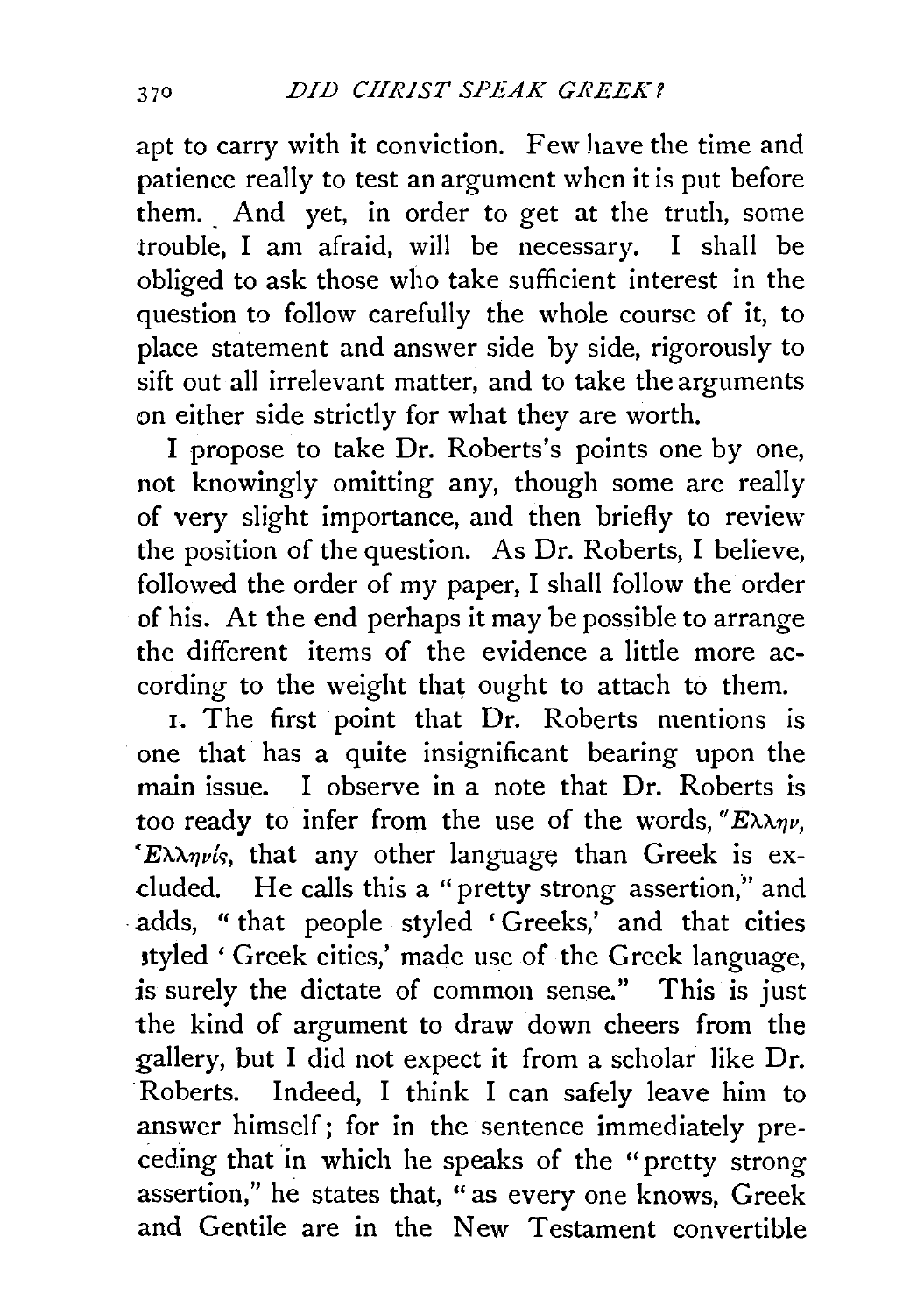terms." " Greek" is in fact often simply equivalent to Gentile, or non-Jewish. It cannot, therefore, be concluded with certainty that the term necessarily implies the use of the Greek language.<sup> $I$ </sup> The probability is that many of the inhabitants of the cities described by Josephus as Greek were Syrians, who spoke Aramaic themselves, and would not have to "learn" it at all.

*2.* I maintain, then, that there is no sufficient proof that the people from Decapolis who were present among the audience of the Sermon on the Mount understood no language but Greek. It makes very little difference if they did understand no other, but even as to this preliminary step no unambiguous evidence is forthcoming. Dr. Roberts is very confident as to this portion of his argument. He speaks of the "linguistic conditions of the cities of Decapolis as really decisive as to the language of the Sermon on the Mount, and therefore decisive as to the whole question at issue." But this is evidently running on very fast. Dr. Roberts himself will hardly deny that if the Decapolitans understood only Greek, some of the Galilean villagers understood only Aramaic. But if so, as I asked in my first paper, why should these be

' Dr. Roberts hardly seems to be aware when the *onus probandi* is on his side and when it is on mine. For instance, he accuses me of "begging the question" on the point before us. But I was not endeavouring to shew (what, indeed, it was not incumbent on me to shew) that all the inhabitants of Decapolis actually spoke Aramaic. All I said was that the arguments adduced by Dr. Roberts do not suffice to prove that they spoke nothing but Greek. When I maintain a conclusion  $\cdot$ my. ·self, I shall be quite prepared to prove it positively. In regard to the arguments put forward by Dr. Roberts, it is enough for me to disprove them negatively; *i.e.*, to 5hew that the premises do not bear out the conclusion. If I can shew on other grounds that the Jews of Palestine spoke in the main Aramaic, it i; for Dr. Roberts to shew that the particular inhabitants of Decapolis who were present at the Sermon on the Mount *cannot* have understood that language. The mere statement of the case within its proper logical form is enough to shew how very insufficient Dr. Roberts's reasoning is,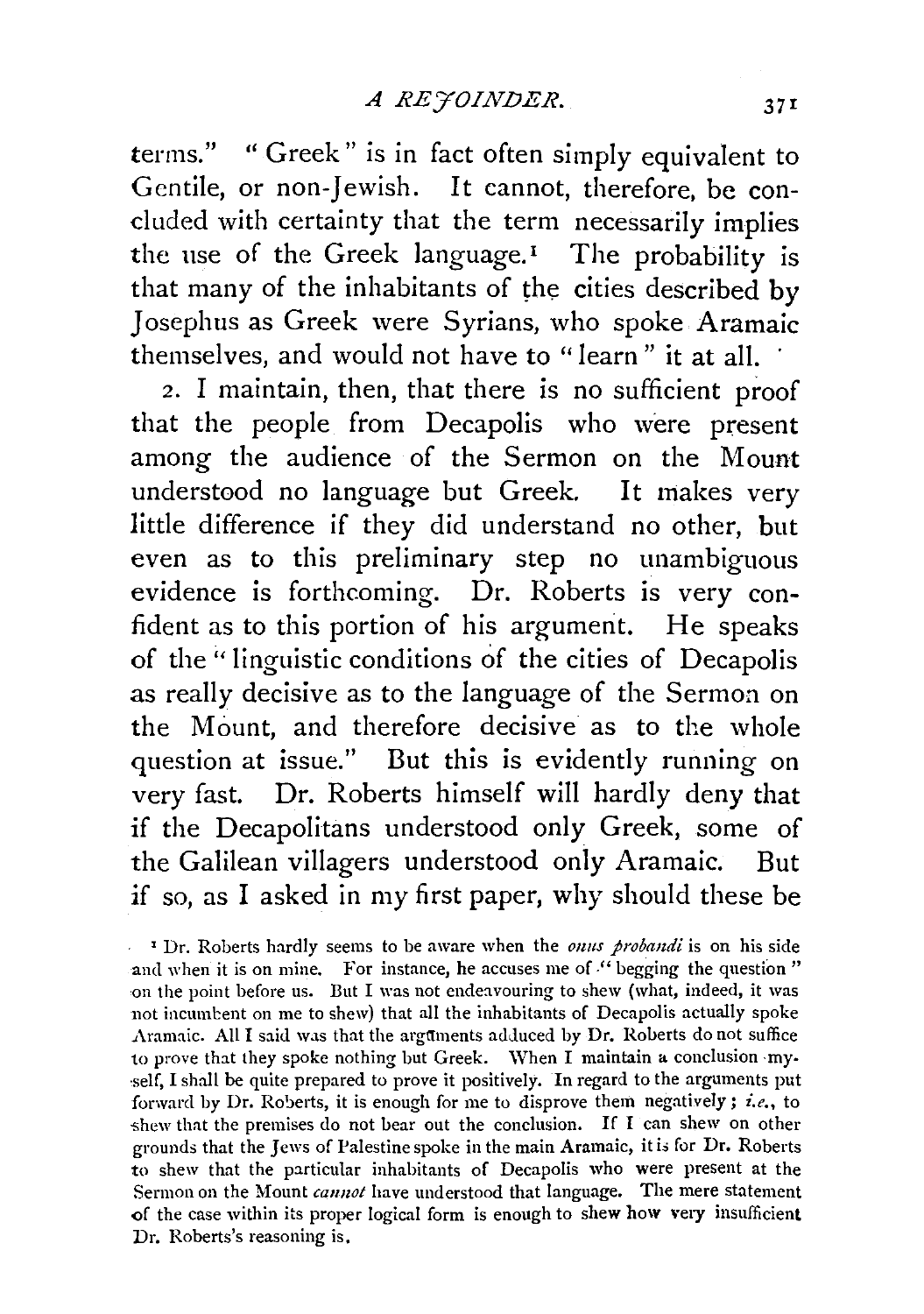sacrificed to the Decapolitans, any more than the Decapolitans sacrificed to them ? Really the premises are quite insufficient to bear out the conclusion. It would be just as easy to argue that the proceedings of an Eisteddfod· must be conducted in English, because Englishmen were to be found amongst the audience. 3. The same remarks apply to the argument from the presence at the same Sermon of a contingent (we are not told how large) from Tyre and Sidon. Here again Dr. Roberts insists, with equal confidence and vigour, first, that the inhabitants of Tyre and Sidon spoke no. other language but Greek ; and then, as a necessary consequence, that the whole discourse must have been delivered in the Greek language. Neither point can in the least be made good. The inhabitants of Phœnicia doubtless spoke Greek to some extent, but there is no proof that they spoke no other language as well. The old Phœnician language, which was a dialect nearly akin to Hebrew, "with large elements of Chaldee" *(Deutsch), i.e.,* Aramaic, did not become extinct until the third century  $A.D.<sup>T</sup>$  Besides, a narrow strip of territory like Phœnicia, with a people much engaged in commercial pursuits, would be sure to be penetrated by the language of its neighbours, whatever that language was. But even were it clear that the particular Phœnicians who joined the crowd that gathered round our Lord spoke nothing but Greek, still many possibilities would intervene before we came to the inference that the Sermon on the Mount itself was delivered in no other tongue.

4· I am next charged with the "sweeping assertion " that the "mass of the nation hated all that was Greek."

<sup>*'*</sup> Kneucker, in Schenkel's *Bibel-Lexikon*, *iv.* 579.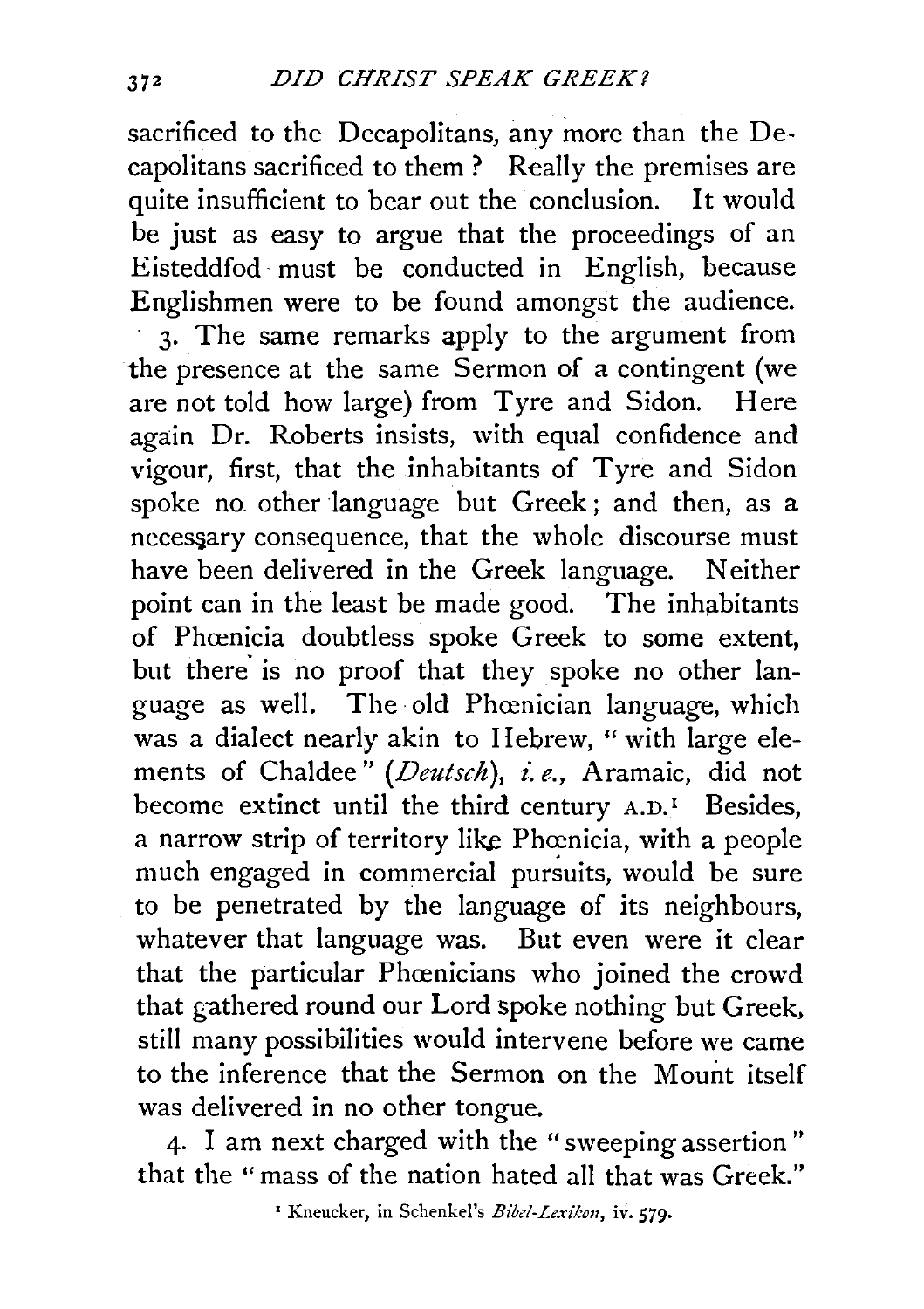I had hoped that I had guarded myself sufficiently against sweeping assertions. I fully admitted, not only that Greek was used in Palestine, but that it was largely used. I tried to define amongst what classes this was the case, and to what causes it was due. I was therefore prepared for statements which went to shew a considerable prevalence of Greek ; but inasmuch as the great rebellion against the Romans was practically a rising against Hellenism in all its forms, I thought myself justified in saying that the "mass of the nation was hostile to everything Hellenic."

Dr. Roberts admits this in regard to the Greek religion or philosophy: he denies it in regard to the Greek language. But no such distinction can really be drawn. There is direct evidence to the contrary. I quoted an emphatic statement to this effect from Rabbi Akibha. Dr. Roberts himself says that "the study and employment of the Greek language were formally prohibited during the course of the wars conducted by Vespasian and Titus." What could more entirely bear out my statement? For the war against Vespasian and Titus was only the furious outbreak of passions that had long been gathering. And yet in the very next sentence after making this admission, Dr. Roberts reads me a schoolboy's lesson on the *Fallacia a dicto secundum quid ad dictum simpliciter.* I can assure him that it was not needed. Besides the evidence above given, there are the express statements of Josephus in a passage to which we shall have to return presently, and also of Origen, ού πάνυ μεν ούν 'Ιουδαιοι τα Έλλήνων φιλολογούσι. " The Jews are not at all given to the study of Greek." <sup>1</sup>

<sup>&</sup>lt;sup>1</sup> *Contra Celsum*, ii. 34. Dr. Roberts is welcome to amend the translation as he pleases. It is not easy to give the exact force of  $\phi\iota\lambda_0\lambda_0\gamma_0\tilde{\theta}$  and at the same time to leave  $\tau \dot{a}$  'E $\lambda \dot{\lambda} \dot{\eta} \nu \omega \nu$  as open as it is in the original.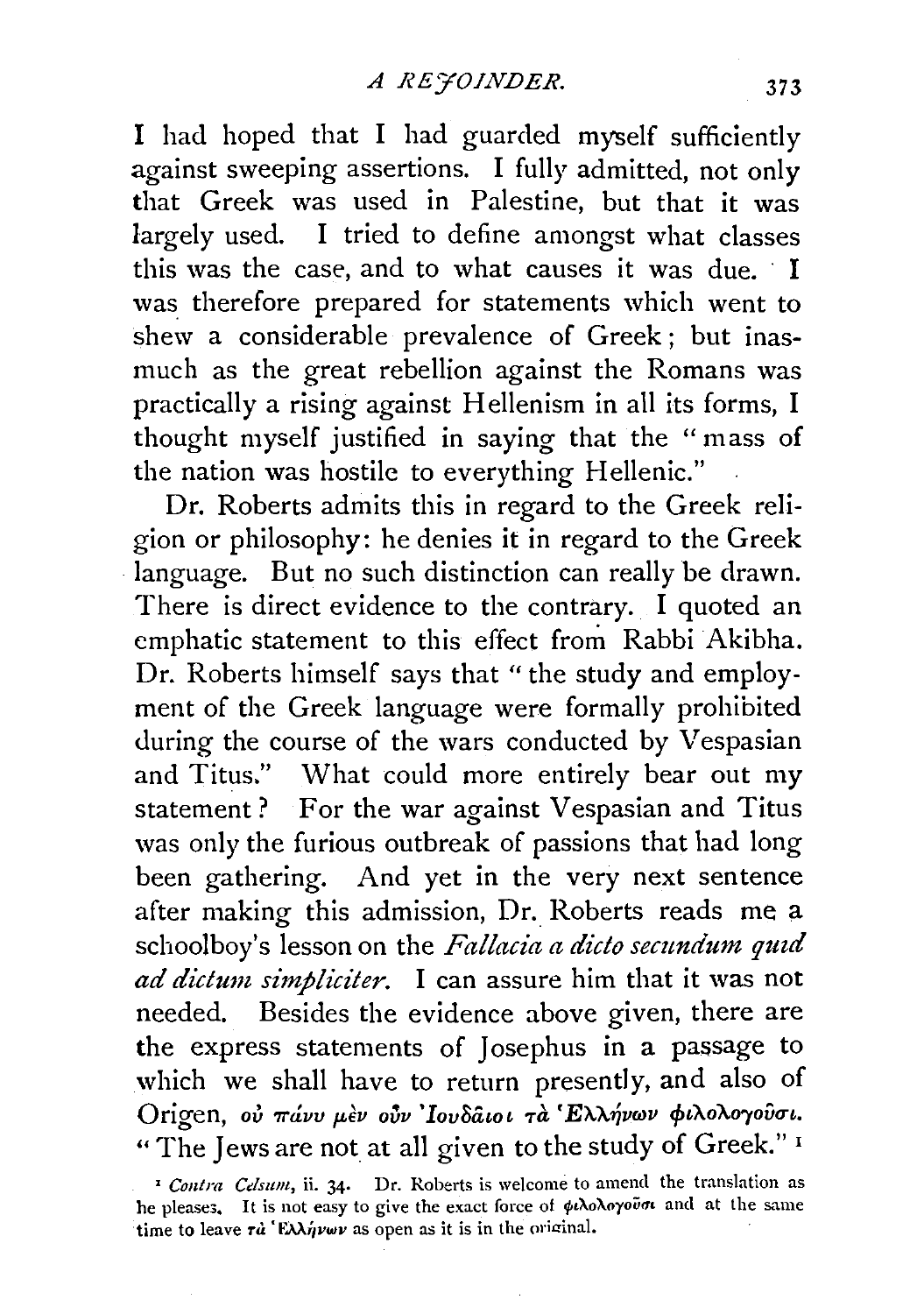5. Ewald, it is true, speaks of "an irruption of Greek culture and art," and again of "an intrusion of the Greek element by no means limited to Alexandria or other Greek cities, but that spread also speedily and powerfully to Jerusalem, and especially to Samaria." This is exactly for what I contend. A very considerable "irruption" or "intrusion" I not only admitted, but described. But the very words signify that it was not so universal as Dr. Roberts would have us believe. We speak of an "irruption" or "intrusion" of that which *partially* displaces something else, but not of its *complete* displacement. In like manner we might speak of an "irruption" or "intrusion " of French at the<sup>-</sup>N orman conquest, but that did not make French the language of England. Dr. Roberts cannot claim the authority of Ewald for his main proposition, that our Lord spoke Greek. But if so, an isolated sentence should not be quoted in support of a conclusion that its author was very far from holding.

6. What was said in regard to the Epistle to the Hebrews I have no hesitation in repeating. Dr. Roberts has added nothing to his previous argument, and hardly seems to be aware of 'its logical weakness. In order for it to hold good, it would be necessary, first, that it should be certain or in a high degree probable that the Epistle was written to Palestinian Jews; and, secondly, that it should follow from this that it would not have been written in Greek unless Greek had been the dominant language in Palestine. The two propositions depend upon each other, so that any uncertainty in the first doubly tends to weaken the second. But really both propositions are most uncertain. The ordinary reader naturally supposes that the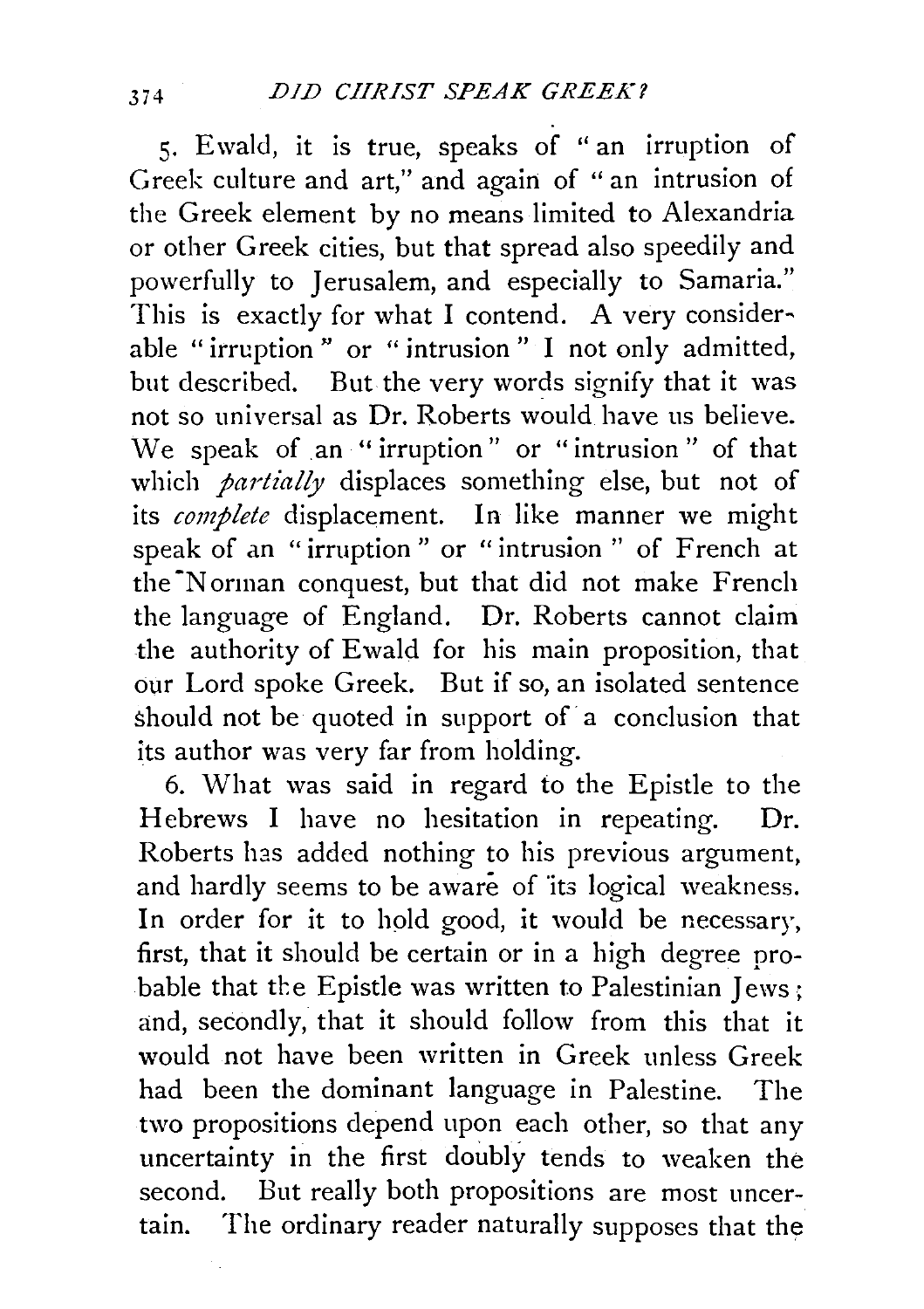title "to the Hebrews" must mean to the Jews of Palestine. The instructed reader knows far differently. Without going into the argument as to the address of the Epistle, a brief and simple proof that no stress can be laid on it for Dr. Roberts's purpose is to be seen in the list of critics who assign to it another destination than Judæa. The following suppose that it was intended for the Jews of Alexandria: Schmidt, Ullmann, Schleiermacher, Schneckenburger, Köstlin, Credner, Ritschl, Reuss, Volkmar, Hilgenfeld, Bunsen, and Wieseler, who has argued the point in much detail. Nicolas de Lyra held that it was addressed to Spain; Bengel, Schmid, and Cramer, to Pontus, Galatia, Cappadocia, Bithynia, and Asia; Wall and Wolf to Asia Minor, Macedonia, and Greece; Semler and Nösselt to Thessalonica; Storr and Mynster to Galatia; Baumgarten-Crusius and Roth to Ephesus; Stein to Laodicea; Bohme to Antioch; Michael Weber, Mack, and Tobler, to Corinth; Credner (at an earlier date) to Lycaonia; Ewald to Italy; Wetstein, Alford, and recently Holtzmann, to Rome. Such discordance of opinion is proof enough in itself that the address of the Epistle to the Jews of Jerusalem cannot be taken for granted. Nor, if it could, as I think I have shewn, would it really prove anything in favour of the thesis Dr. Roberts is maintaining. The author of the Epistle may just as well have written to the Jews in Greek, though their "proper tongue'' (Acts i. 19) was Aramaic, as the Apostle Paul write in Greek to the Church at Rome.

7· I have no wish to deny that St Peter occasionally, and perhaps even frequently, spoke Greek, though the narrative of the betrayal seems to prove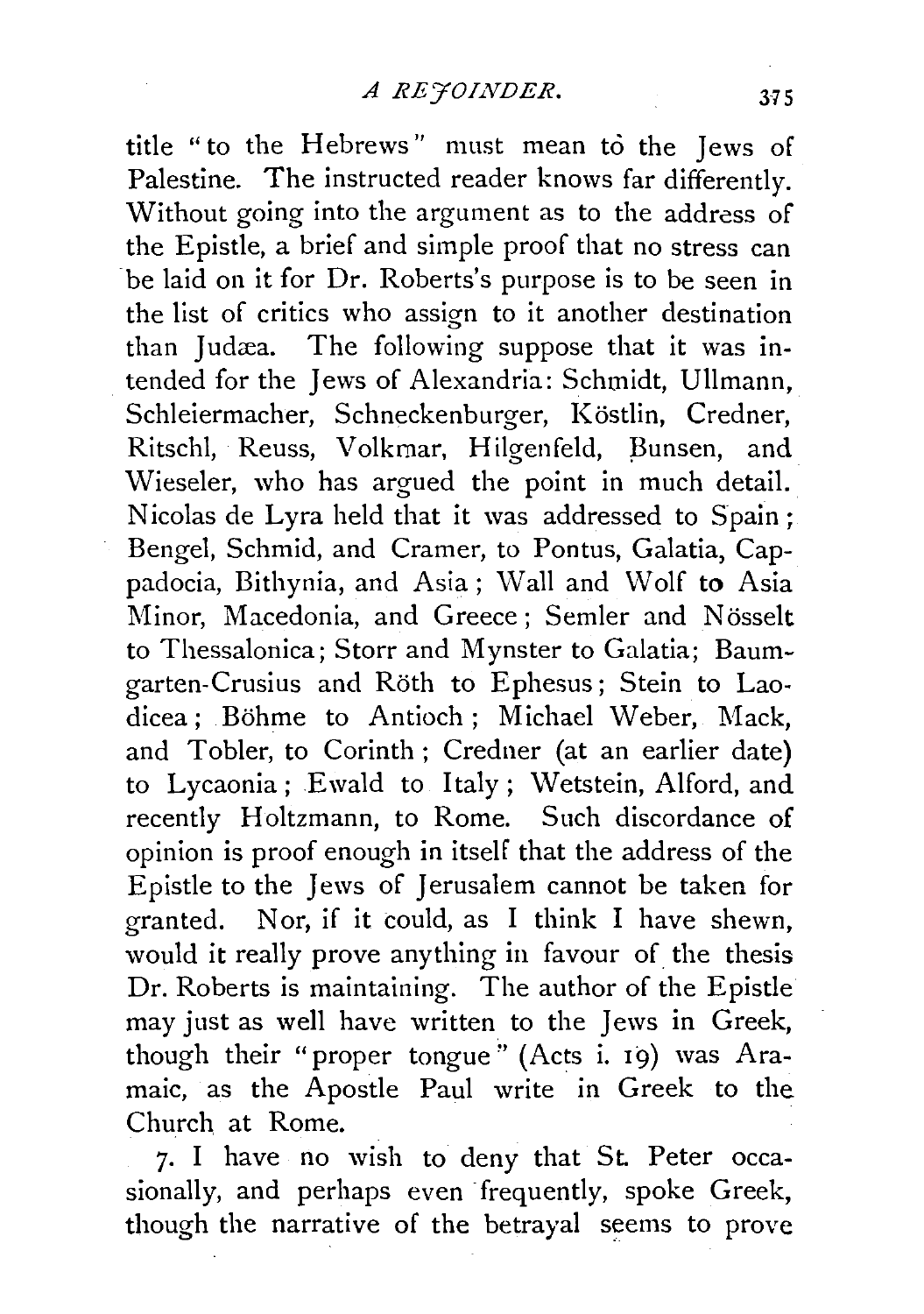that his native and natural dialect was the Galilean Aramaic. My chief object in pointing to his connection with St. Mark was to shew how many possibilities intervene between the premises and conclusion of Dr. Roberts. Nor is the suggestion that St. Mark (or some one else) may have had a share in the composition of his Epistle a hypothesis so "totally gratuitous" as Dr. Roberts seems to suppose. I stated my reasons for making it, and I do not think that Dr. Roberts should have applied to it such an epithet without attempting to answer those reasons. They were, first, the frequency of the practice of using amanuenses; and, secondly, the express statement of Papias, Irenæus, and Tertullian, that St. Mark acted as the interpreter of St. Peter. I may add to this the apparent necessity of some such assumption if both the Epistles attributed to St. Peter are to be considered genuine. Nor is it any argument at all against this that in the Epistle to the Romans the amanuensis, Tertius, sends a greeting to the Church in his own name. The First Epistle to the Corinthians, Galatians, and the Second to Thessalonians, were certainly written by amanuenses, and yet in none of these is there any distinct greeting. But the point has really the very slightest bearing on the subject before us. I should not have mentioned it if Dr. Roberts had not done so.

8. It is otherwise with the next paragraph of Dr. Roberts's reply. Here we are taken up to what is really the main question at issue. Nor have I so much to object to in the first half at least of Dr. Roberts's statement. It only illustrates what I said, that the difference between us as to the extent to which Greek and Aramaic were spoken in Palestine is not really so very great.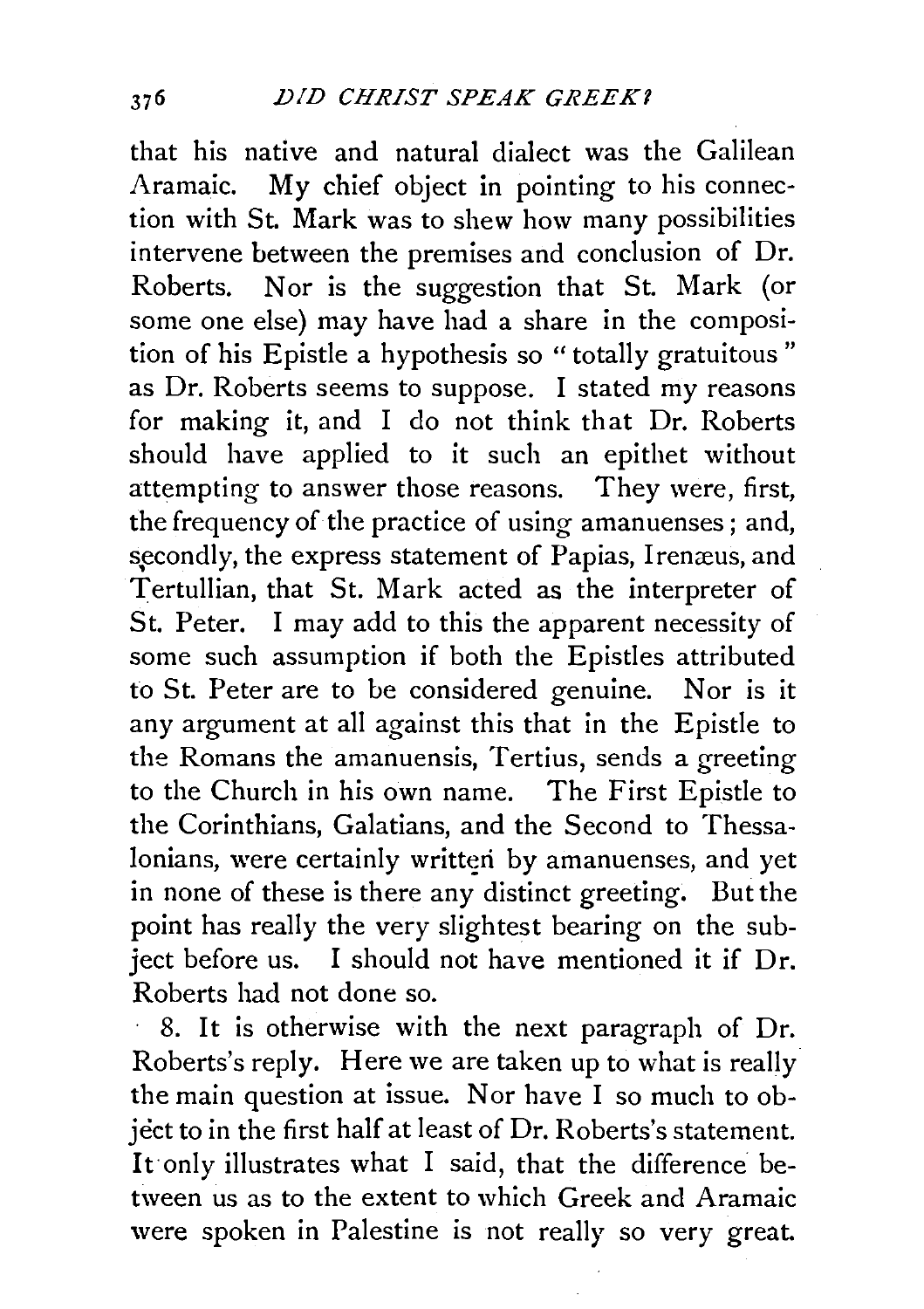Dr. Roberts admits that Aramaic was the vernacular tongue. He says: "Aramaic might still be said, though with difficulty, and amid many exceptions, to maintain its position as the mother tongue of the inhabitants of the country." I should only be inclined to strike out here the words "with difficulty." Considering that forty years later every inhabitant of Palestine was, by Dr. Roberts's own shewing, expected to speak it, and that the rival language Greek was entirely prohibited, I do not think we can say that it maintained itself " with difficulty." The encroachments of Greek upon it did not amount to so much as this. At the same time I am quite ready to allow that there were "many" -or at least not a few-exceptions.

The strangest thing appears to be that Dr. Roberts should think it possible to make this admission and yet to maintain that our Lord habitually spoke Greek. We know that He addressed his teaching especially to the poor. Our own version tells us that "the common people heard him gladly ;" and though this is a paraphrase rather than a translation of  $\delta \pi$ o $\lambda$ *us*  $\delta \chi \lambda$ os, " the great multitude," it does not really misrepresent its meaning. Dr. Roberts, I suppose, would not question this. But if so, it is to me quite incredible—and  $I$  ask if it is not to every one else  $-$  that our Lord should have preached the gospel to the people in any other language than their own vernacular. If He had done so, can we believe that it would have had the effect it had? Let us transfer ourselves to modern times. Suppose some great evangelist were to arise in \Vales : is it not absolutely certain that he would preach in Welsh? Dr. Roberts quoted the case of the Scotch Highlands. He says: "Celtic may be said to be the vernacular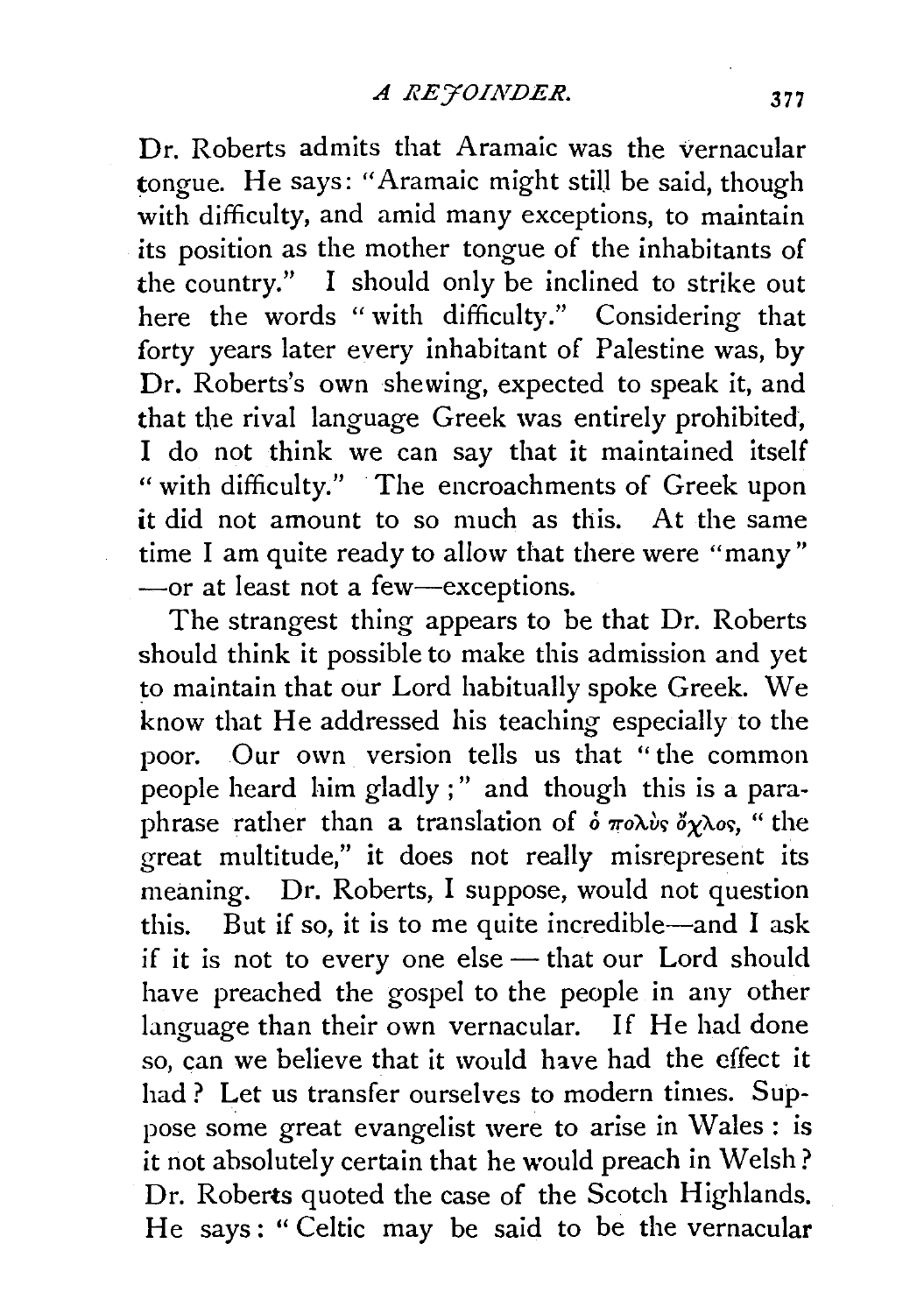tongue of many Scottish Highlanders, who yet scarcely ever hear it on public occasions. Gaelic may be said to be their mother-tongue, but the language which they read in books, and what they listen to in public, is English." I do not know how this may be. Dr. Roberts ought to be a better authority on the subject than I am. Yet my own experience has not been quite what he describes. I once spent a Sunday at Balmacarra, opposite the coast of Skye. We went to the nearest Scottish kirk, and I distinctly remember that though there was a service in English it was preceded by one in Gaelic, and, as we might naturally expect, the Gaelic service was evidently the more popular. One is more familiar with the condition of things in Wales, and I put it with confidence to my readers whether a preacher who sought to obtain a real hold upon the people could possibly address them in anything but Welsh? Has not this been notoriously the cause of the want of success of the clergy of the Established Church ? English is, it is true, the language of noticeboards, of the hustings, the language even of books, put it fails to touch the finer chords of religious feeling.

9. Dr. Roberts proceeds in a somewhat peremptory manner to demand some reason for the occurrence of Aramaic expressions in the Gospels. It is superfluous to give him this, because even he cannot maintain, after what has been said in the last paragraph, that the few fragmentary phrases embedded in the Gospels are all that our Lord really spoke in Aramaic ; and if that is the case it is as much for him to say why there are so few as for me to say why there are no more. It is always a precarious matter assigning motives to persons far removed from ourselves in time and circum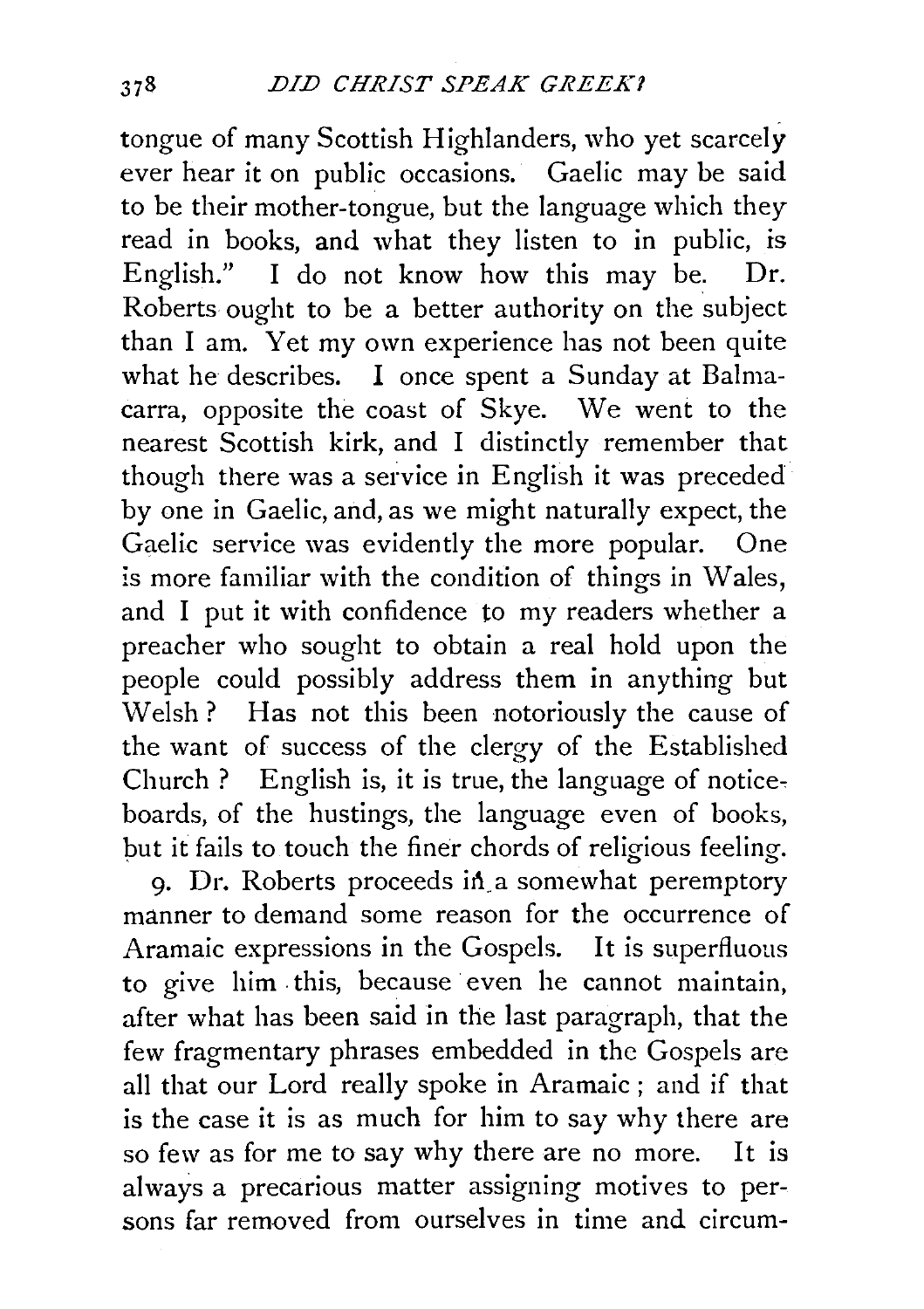stance, but I suppose the reasons would be somewhat similar to those which might lead to the insertion of  $\alpha$ . few French phrases here and there in an English story the scene of which was laid in France. (a) Some of the phrases, like *Ephphatha, Talitha cumi,* are single short emphatic sayings, which produced an instantaneous miraculous effect, and they are therefore retained for the sake of graphic realistic presentation. It is to be observed that both these phrases occur in the graphic Evangelist, St. Mark. *(b)* Words like *Rabbon£*  (in Mark x.  $51$ , John xx. 16, which is insisted upon by Dr. Roberts) are introduced for the sake of the touch of reverential and tender regard which was not conveved by the cold διδάσκαλε of the Greek. The word is not translated, and the Evangelist says (in effect) that he does not translate it because it is untranslatable.

10. I do not care to lay very much stress on the next point, the statement that *Aceldama* in Acts i. 19 belongs to the "proper tongue" of Jerusalem, though Dr. Roberts's treatment of it is entirely beside the mark. The argument from authority is out of place where as many or more authorities can be quoted on the other side. Besides, it is hardly ingenuous to leave it to be inferred that I am going against authority when the " majority" of commentators are really on my side. I do not rest my case on authority, but I used certain definite arguments to which Dr. Roberts has given no answer. The main point, however, I suppose I may take for granted, that the "proper dialect" of Jerusalem was Aramaic. At the same time I admit that the passage is not decisive, because it tells us nothing about the proportions in which the two languages were spoken.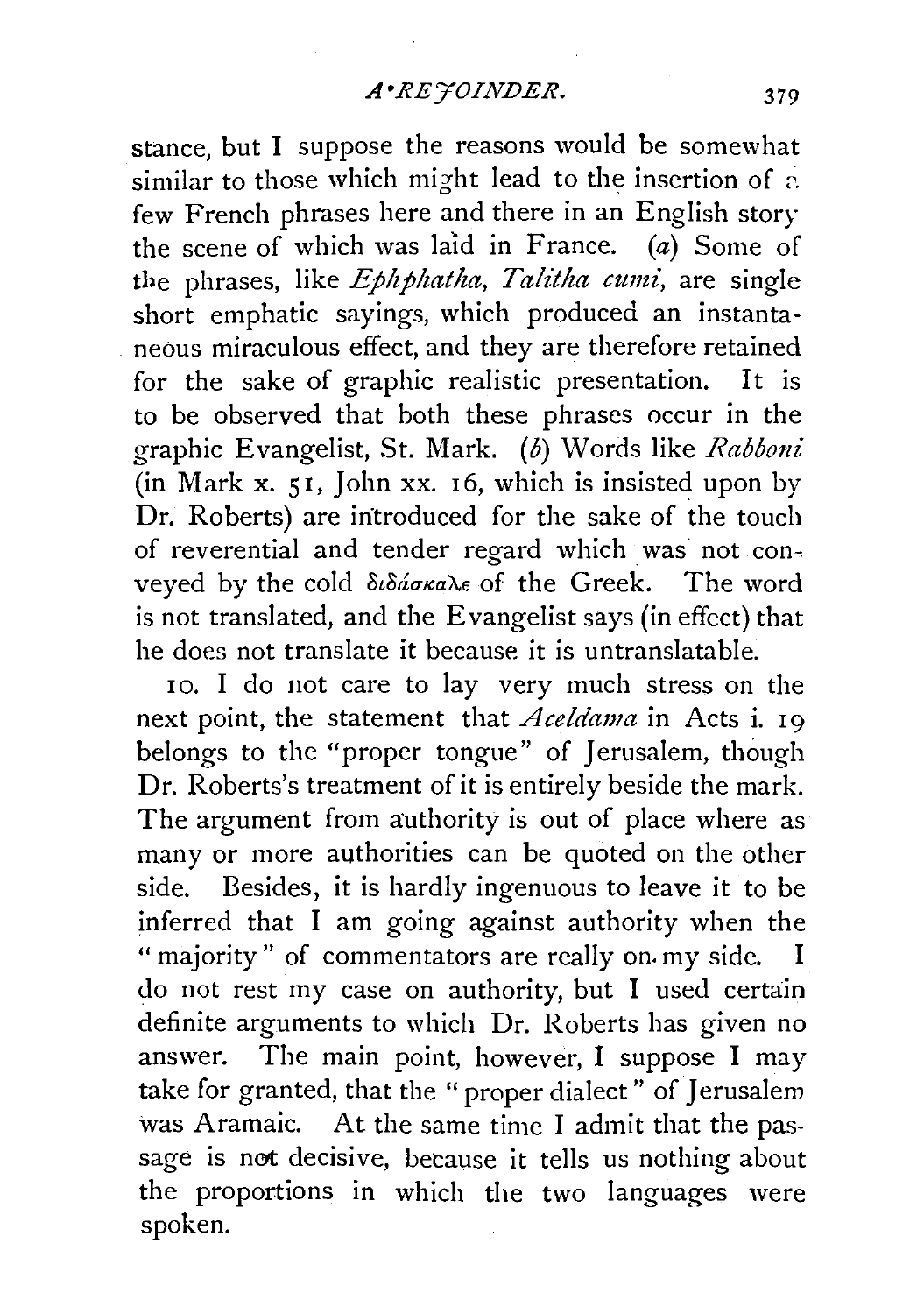II. I postpone for a moment what I have to say on the subject of Talmud and Targum, and come to Josephus. Dr. Roberts thinks it unfair in me to attach so much weight as I do to this 'writer, "since we have in the New Testament itself no fewer than eight different authors of the period, who ought all to have a voice in determining the matter." I need hardly say that I was not measuring the evidence by quantity. My only reason for attaching importance to Josephus was that his evidence is direct and definite, while that which is gathered by inference from the New Testament is not. The point of the *relative* extent of Greek and Aramaic is a nice one, and more difficult to prove with any precision than Dr. Roberts seems to think. My belief is not in the least degree shaken that Josephus affords the best, and indeed conclusive, evidence upon the subject.

Dr. Roberts quotes as a set-off against the two passages adduced by me, a third, which I venture to think tells so far as it goes in the same direction. Josephus tells us that he wrote his History of the Jewish War originally in "his native tongue," and afterwards translated it into Greek. The Aramaic version he sent to the " barbarians of the interior," *i.e.,* probably in the first instance to the Jews of Babylonia and the East. The Greek version, he says, was destined for "those who lived under the government of the Romans." There is nothing to shew that he meant by this the remnant that still remained in devastated Judæa. The last persons who would need the history would be those who had been the foremost actors in it. He meant rather the whole body of Hellenistic Jews, of whom there were a million in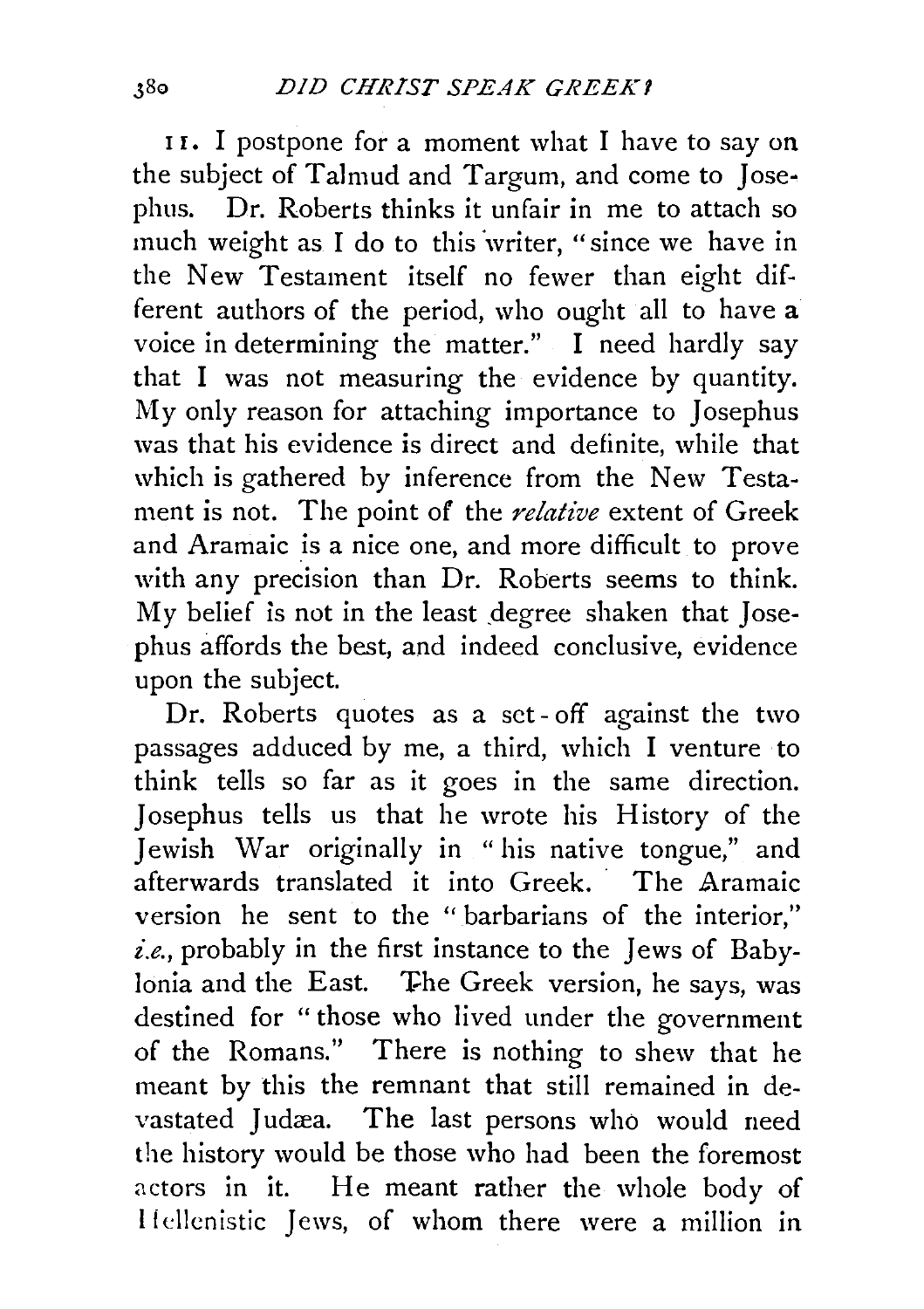Alexandria alone. Besides these, he had in view, as he himself says,<sup>1</sup> the Roman court and the educated Roman world generally. No argument at all can be drawn from the address of the work ; but, on the other hand, there is some slight weight in the expression which Josephus uses to describe the Aramaic in which he wrote. He calls it distinctly " his native tongue" ( $\pi \hat{a} \tau \rho \iota o s$ )  $\gamma\lambda\hat{\omega}\sigma\sigma a$ , and though I do not suppose that Dr. Roberts would question the epithet, it falls in well with the description in the next passage that I am going to touch upon.

It is quite true that I laid stress on the concluding chapter of the "Antiquities." I thought it, and I think it &till, the clearest piece of evidence that can be produced. Dr. Roberts seeks to turn the edge of it by confronting with the conclusions which I draw from it two statements by Grinfield and by Renan. I infer that "a knowledge of Greek was common enough among the middle and lower classes." Grinfield would confine it "chiefly to the upper orders," and Renan .uses similar language. I was simply paraphrasing the language of Josephus:  $\delta u \dot{a}$  To Kouvov elvat vopilgety To επιτήδευμα τούτο ού μόνον ελευθέρων τοίς τυχούσιν αλλά και Tων oiκετών τοις θέλουσι. It is for the reader to say whether the paraphrase is a just one. But in any case the fact that Grinfield and Renan seem to have overlooked this passage, does not affect my argument in the least. To reconcile their statements with the language of Josephus is their concern. But to introduce such conflicting statements in an answer to me is something more than irrelevant *i* is an *argumentum ad invidiam,* which ought to be excluded from a controversy conducted on the terms that I hope this is.

' *Vita,* § *65.*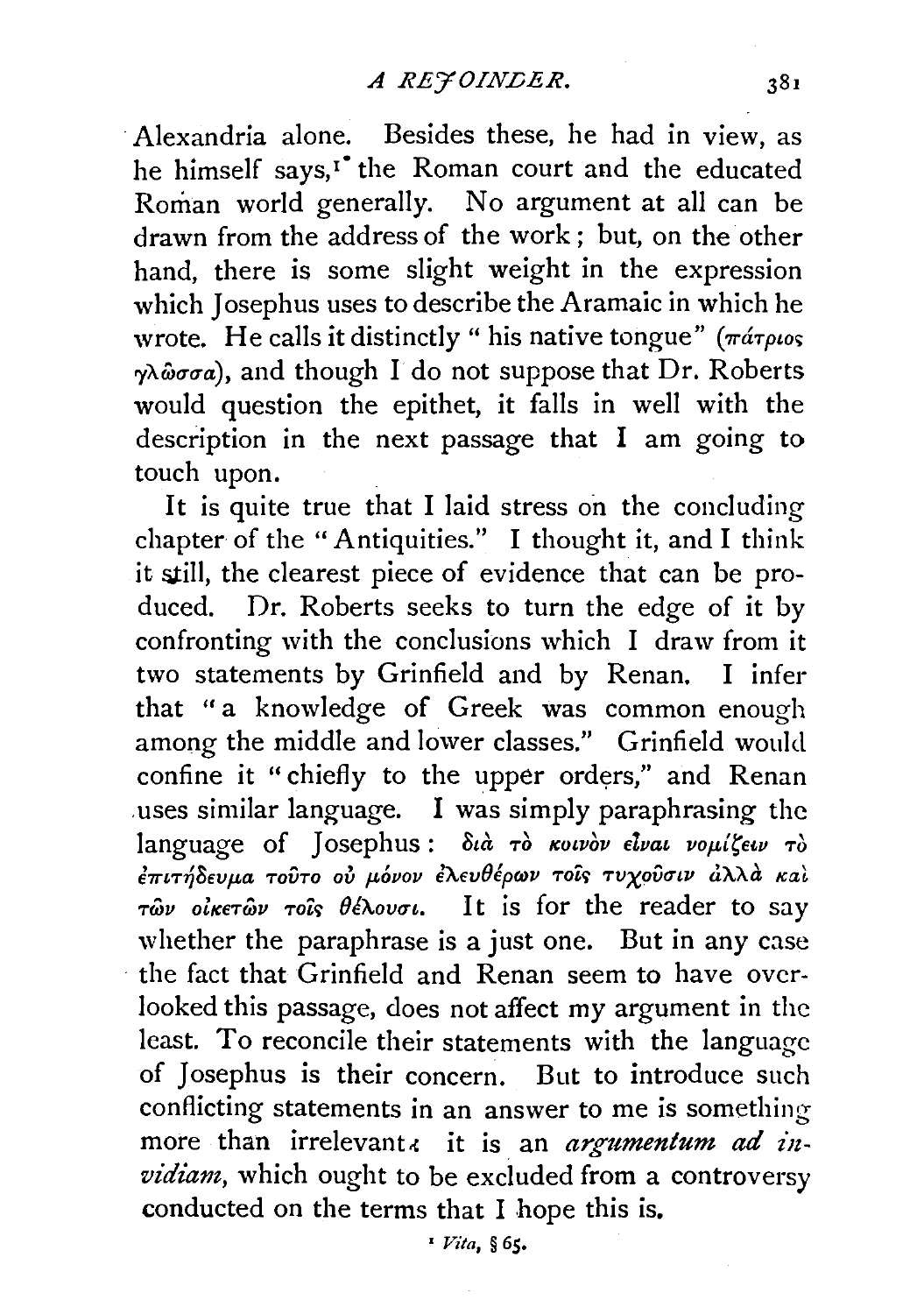The point of what I allege is that Josephus speaks of Greek throughout as a foreign and "intrusive" tongue, which might be easily acquired, and was acquired to a considerable extent among the classes that I named ; but nothing can be more opposed to his views than the supposition that it was habitually in use, as superseding the language of the country. Such a supposition is, as I said, "contradicted in every line," and Dr. Roberts has brought nothing to shew that it is not.

The same applies to the next passage adduced by me. The answer-if it is intended for an answer- that Dr. Roberts gives to this flies \vide of the mark altogether. Josephus says that he alone understood the.Aramaic of the deserters who came into the Roman camp. I explain this by saying that Josephus means himself alone of the immediate *entourage* of Titus, and that there may be in it some little exaggeration. On that explanation there would be no contradiction of importance to any other portions of the narrative.<sup>1</sup> But however gross the exaggeration may be, it is still an exaggeration of the statement that he *(]* osephus} alone understood the reports of the deserters. This must have been because they were in Aramaic. Greek every one would have understood. Aramaic would only be understood by a few Syrians. Dr. Roberts does not meet this inference in the least. He says: "Either another meaning than 'understood' must be given to  $\sigma v \nu \omega \eta \nu$ , or the passage must be regarded as one of many in which Josephus seeks, at the expense of

<sup>&</sup>lt;sup>1</sup> Of the two passages which Dr. Roberts quotes in proof that others in the Roman army besides Josephus understood the speech of the Jews-in one  $(B. 7. 1)$ iv. 1, 5) it is expressly stated that the party which overheard a conversation in a Jewish house understood what was said "because they were Syrians" (i.e., because they spoke Aramaic themselves) ; in the second, a single Jew addresses Titusvery possibly in Greek.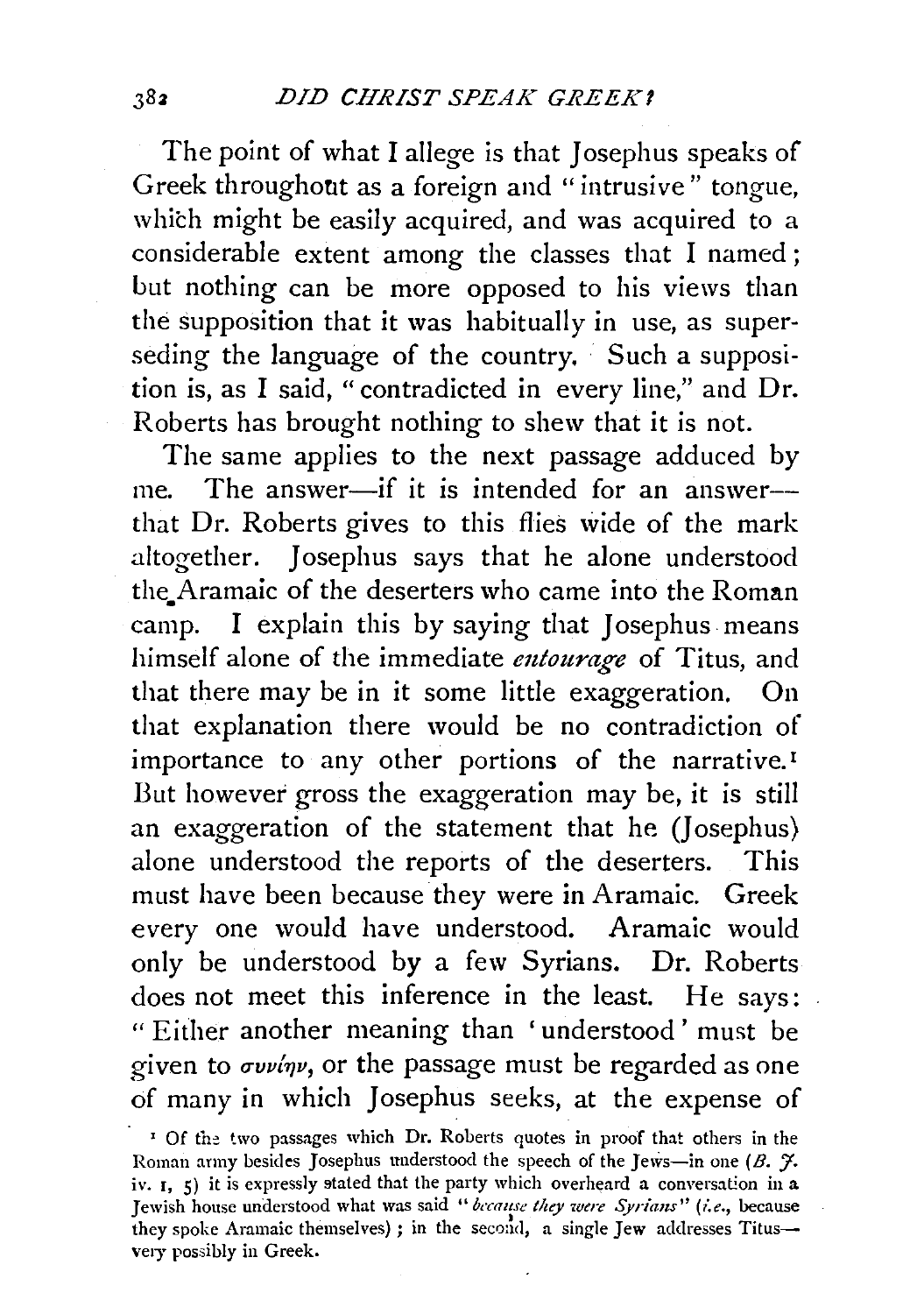perfect truthfulness, to magnify his own importance." The suggestion that another meaning should be given to *ouvlyv* may, I think, be left to itself, as the meaning of the word is perfectly plain. The rest of the sentence leads nowhere. Suppose we grant all that is asked for, that Josephus does "seek to magnify his own importance :" what then ? Unless his statement is absolutely and glaringly false, whether he alone understood the deserters, or some few, or even many understood them besides, still they must have spoken Aramaic, and not Greek.

Such are the answers that Dr. Roberts has given to arguments that he describes as " flimsy." I leave it for the reader to decide whether they are "flimsy" or not, but I must also ask the reader to decide as to the way in which they have been met.

12. The last point upon which I shall touch is the evidence of the Talmud and Targums. *L* did not enter into this before for reasons which I gave. At the same time I expressed my opinion that it was precisely in this direction that a really full and scientific treatment of the subject ought to be sought. I quoted from Credner some minute but very sound and accurate reasoning in favour of the use of a Targum by the first Evangelist, which Dr. Roberts meets with his own subjective opinion, that when our Lord said " Search the scriptures," He cannot have referred to an Aramaic translation.<sup>1</sup> He adds further, that of these Aramaic translations, or Targums, "we hear nothing in Jewish or patristic antiquity;" and again he speaks of "those

<sup>&#</sup>x27; I doubt if the reference in these words is to a translation at all. They would be directed, in the first instance, to the scribes and lawyers, the authorized exponents of the Law, whose duty it was to study it in the original.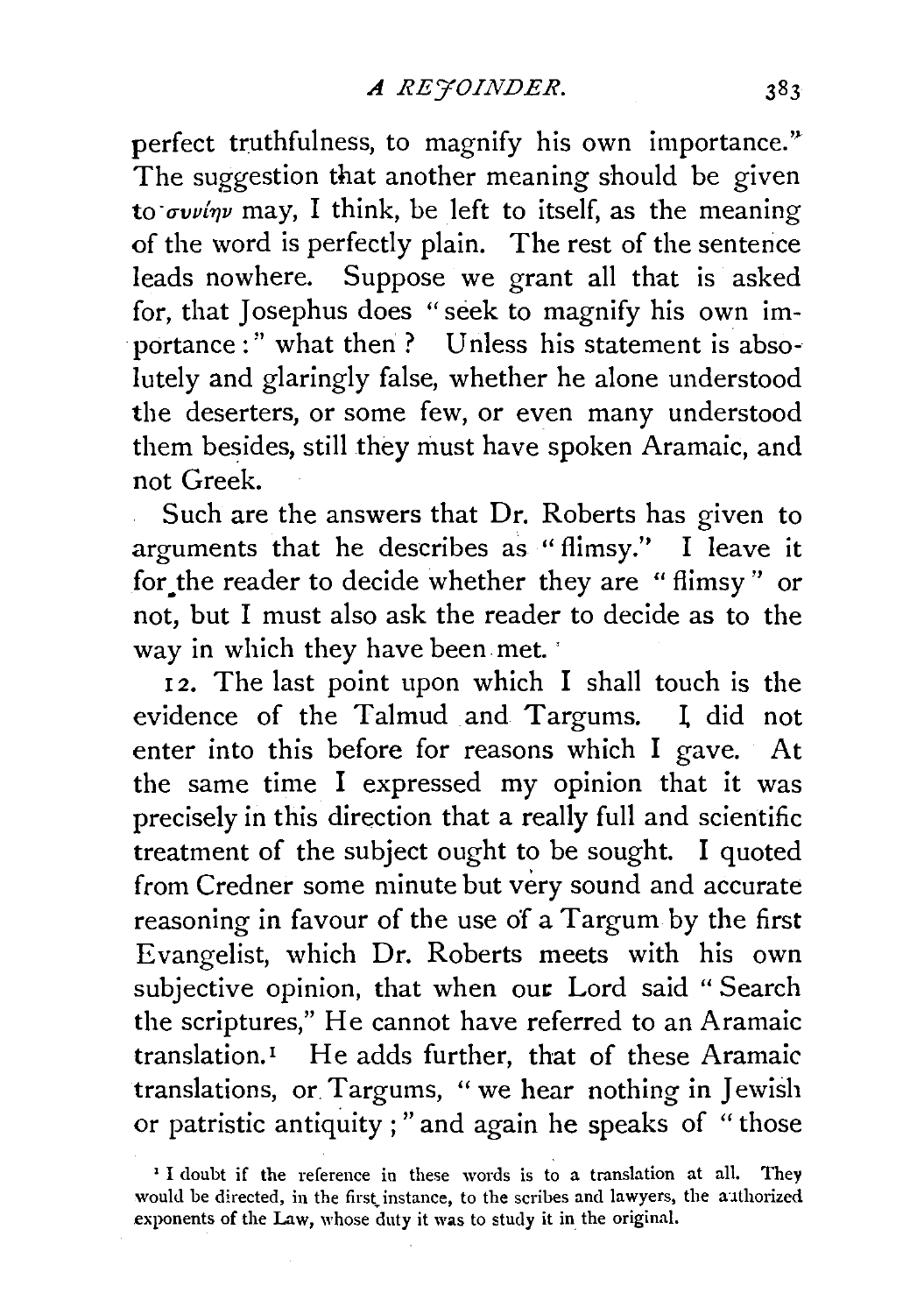interpreter are to raise their voices one above the other;' ... 'the Meturgeman is not to lean against a pillar or a beam, but to stand with fear and with reverence;' *'he is not to use a written Targum*, but is to deliver his translation *viva voce,'* lest it might appear that he was reading out of the Torah itself, and thus the Scriptures be held responsible for what are his own dicta; ' no more than one verse in the Pentateuch and three in the Prophets shall be read and translated at a time.' Again (Mishnah Meg. and Tosifta *ad loc.),*  certain passages liable to give offence to the multitude are specified which may be read in the .synagogue and translated; others, which may be read, but not translated ; others, again, which may neither be read nor translated. . . . The same cause which in the course of time led to the writing down-after many centuries of oral transmission-of the whole body of the traditional Law, . . • engendered also, and about the same period as it would appear, written Targums, for certain portions of the Bible at least. The fear of the adulterations and mutilations which the Divine Word—amid the troubles within and without the commonwealth $$ must undergo at the hands of incompetent or impious exponents, broke through the rule that the Targums should only be oral, lest it might acquire undue authority (comp. Mishnah Meg. iv. 5, 10; Tosifta, *£b.* 3; Jer. Meg. 4, 1; Bab. Meg. 24  $a$ ; Sota 39  $b$ ). Thus a Targum of Job is mentioned (Sab. 115 a; Tr. Soferim, 5, 15; Tosifta Sab. c. 14; Jer. Sab. 16, 1) as having been highly disapproved by Gamaliel the Elder. (middle of first century A.D.), and he caused it to be hidden and buried out of sight. We find, on the other hand, at the end of the second century, the practice of VOL. VII. 25

 $38<sub>3</sub>$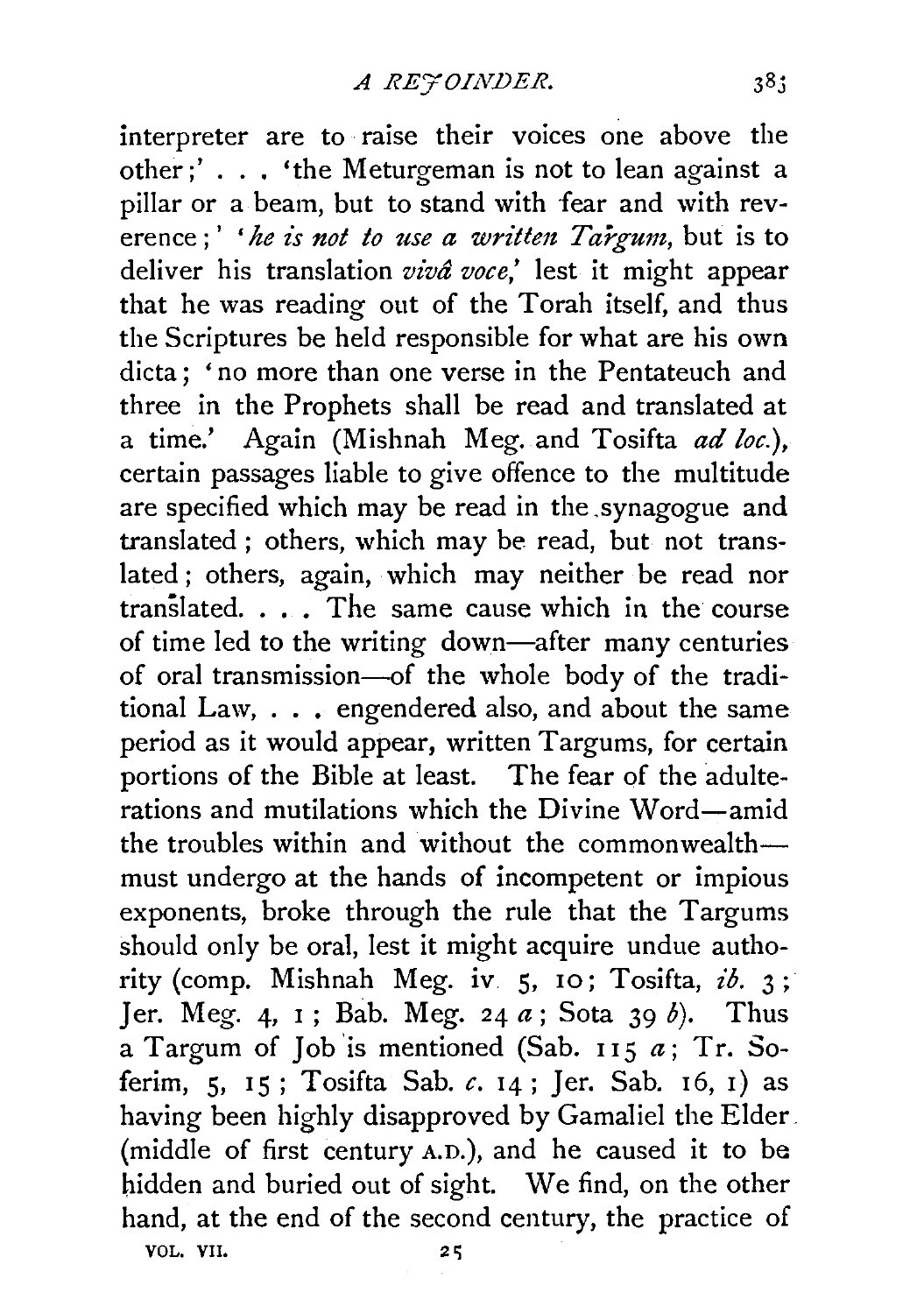Aramaic Targums which have so often, without the least ground of evidence, been conjured into existence."

I do not know how to characterize a statement like this with due regard to the moderation which I have wished to observe. It certainly seems to reckon upon an amount of ignorance which I should hope is not to be found amongst the readers of THE EXPOSITOR. We have only to take up the first standard authority on the subject. I gave a reference in my previous paper to Deutsch's "Literary Remains." As this has passed unnoticed, I now write it out in full. After giving an account of the gradual substitution of Aramaic for the ancient Hebrew after the Captivity, Mr. Deutsch proceeds to trace the origin and growth of Targums.

"If the common people thus gradually had lost all knowledge of the tongue in which were written the books to be read to them, it naturally followed (in order 'that they might understand them') that recourse must be had to a translation into the idiom with which they were familiar-the Aramaic. That further, since a bare translation could not in all cases suffice, it was necessary to add to the translation an explanation, more particularly of the more difficult and obscure passages. Both translation and explanation were desig· nated by the term *Targum.* In the course of time there sprang up a guild, whose special office it was to act as *interpreters* in both senses *(Meturgeman)*, while formerly the learned alone volunteered their services. These interpreters were subjected to certain bonds and regulations, as to the form and substance of their rendering. Thus (comp. Mishnah Meg. *passim;*  Mass. Sofer. xi. 1; Maimon. Hilch. Tephill. xii. § 11 ff.; Orach Chaj. 145, I, 2), 'neither the reader nor the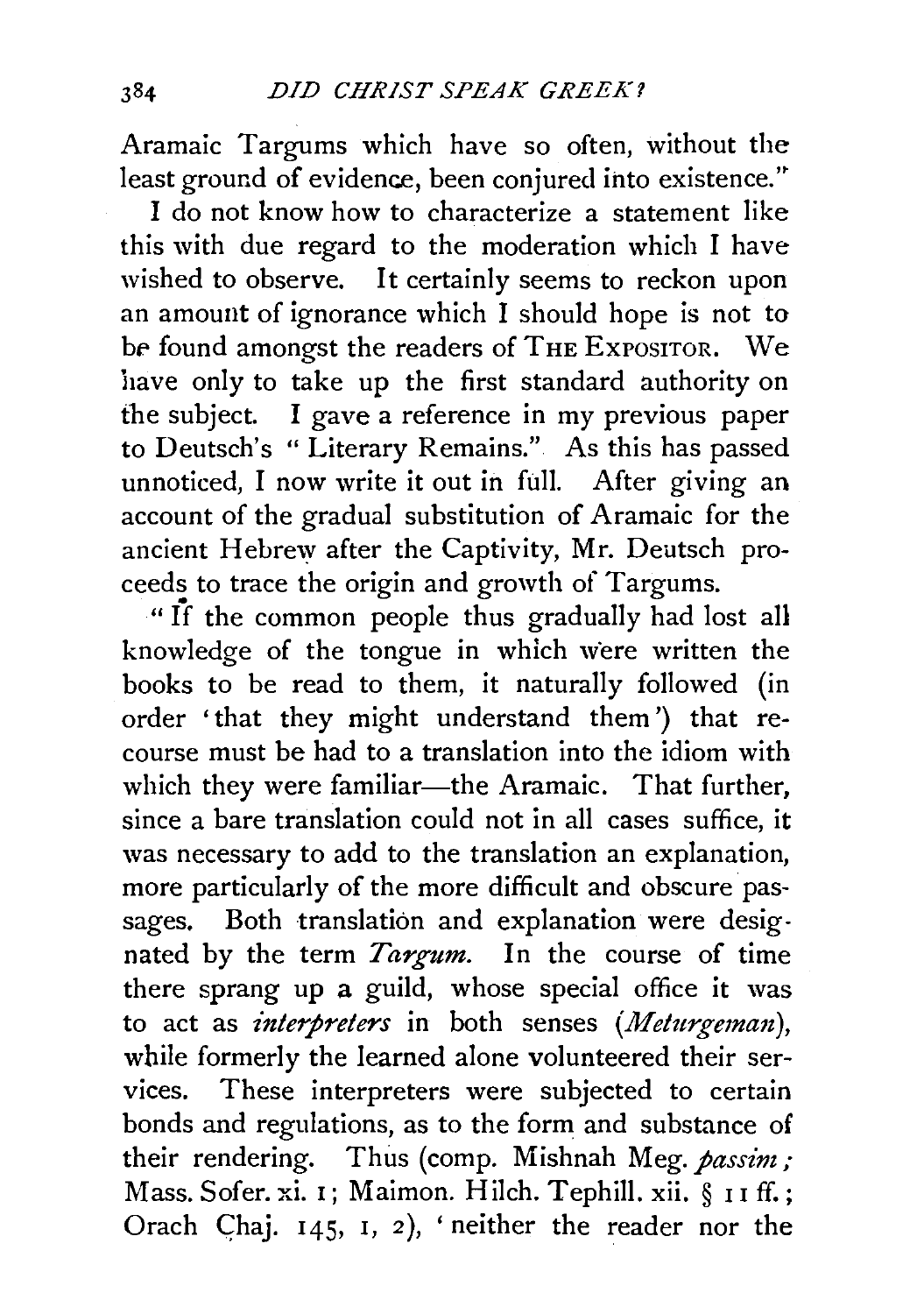reading the Targum generally commended, and somewhat later Jehoshua Ben Levi enjoins it as a special duty upon his sons. The Mishnah even contains regulations about the manner (Jad. iv.  $5$ ) in which the Targum is to be written." 1

The vague and indiscriminating censures which Dr. Roberts passes upon the Talmud in his larger work 2 are not the slightest answer to definite and coherent statements such as these. Granting that some of the evidence made use of by Mr. Deutsch is comparatively late, much of it is drawn from the Mishnah itself, which dates from about 200 A.D., and was then only the codifying of a much older oral tradition. If Dr. Roberts wishes to continue this controversy, it would be instructive to know what are his views on this matter. And I would ask that the discussion of it might be really to the point, and not consist in a few selected quotations which were written without any reference to the question at issue.

I have thus taken up in all twelve different points : (I) The linguistic inference from the use of the word " Greek;"  $(2)$  the argument from the presence of people from Decapolis at the Sermon on the Mount; (3) the like argument from the presence or people from Tyre and Sidon; (4) the relation of the Jews to the Greek language; (5) the special statement of Ewald as to the "intrusion" of Greek into Palestine; (6) the Epistle to the Hebrews; (7) the Apostle Peter; (8) the Galilean dialect; (9) Aramaic expressions in the Gospels ; (10) Aceldama ; (11) Josephus ; (12) Talmud and Targums.

Of these, I do not care to press 10, though, as far as <sup>1</sup> Deutsch, "Literary Remains," pp. 324-328. <sup>2</sup> " Discussions," p. 297.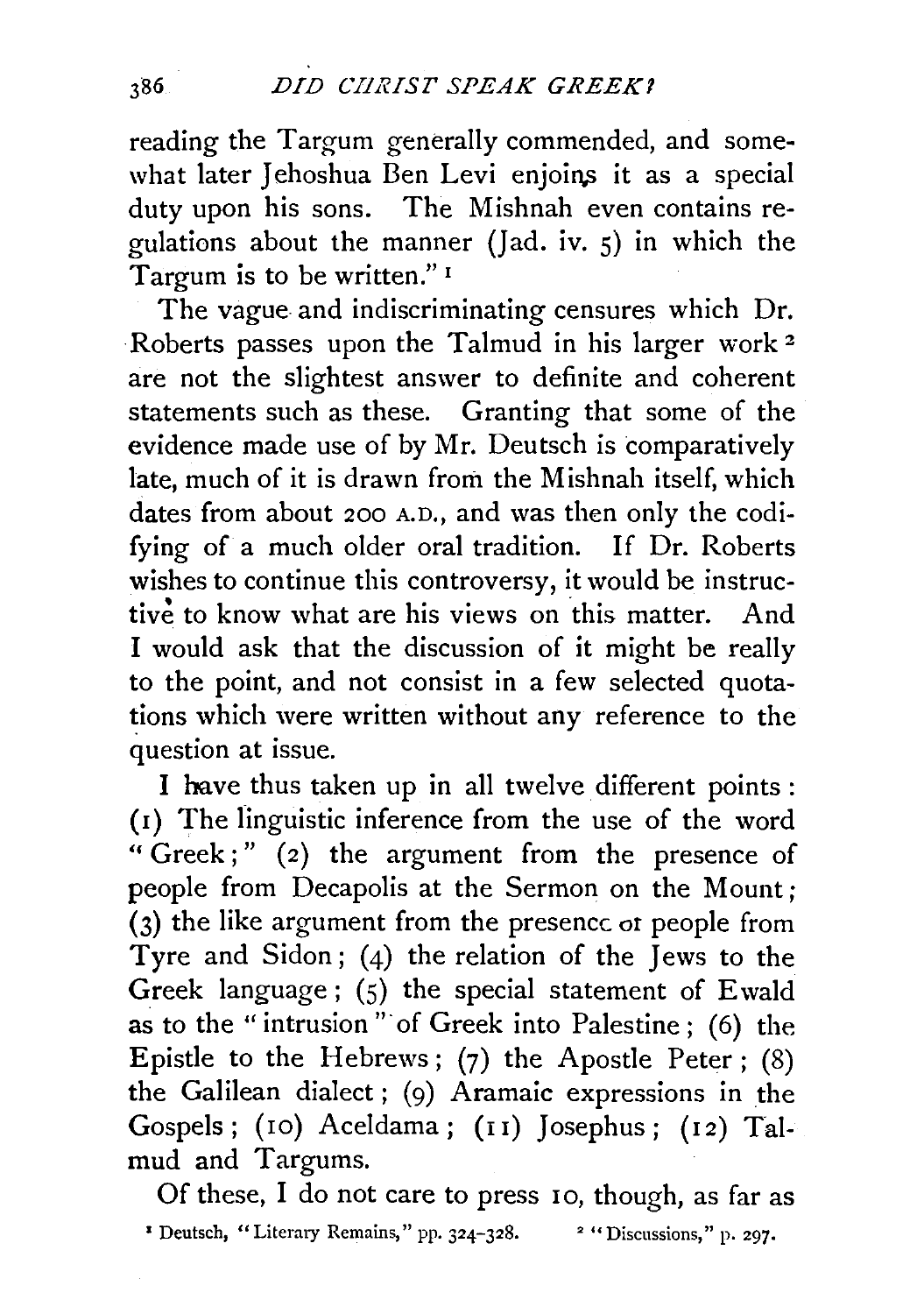it goes, it is in my favour. Neither is much to be gathered either way from 7 and 9· On I and 2 (which should be taken together), 3 and 6, Dr. Roberts's premises are doubtful, and, if they were certain, the -conclusion would not follow from them. 5, which is quoted against, tells really for the view which I have maintained. On  $4$  and  $12$  the existence of evidence is denied where clear and definite evidence has been pro--duced. On 8 a conclusion follows from Dr. Roberts's <>wn admissions which is fatal to his theory and which he has done nothing to remove. II remains as decisive against him as it was, the answer given being quite irrelevant.

Apart from the positive evidence which has been adduced in support of the opposite conclusion, Dr. Roberts himself has made admissions which are enough to prove that his own position is untenable. He admits that Aramaic was the "vernacular language " of Palestine. He admits that in the wars of Vespasian and Titus "the study and employment of the Greek language were formally prohibited." From the first admission it follows that our Lord *must* have taught, for the most part, in Aramaic. From the second admission it follows that Greek *cannot* have been, in the generation before the Jewish wars, the .dominant tongue.

I have been much disappointed with Dr. Roberts's reply. I expected at least to have the subject treated in a scholarly and critical manner, and I have seldom read anything less critical. By "critical" I mean -exact in definition, cautious in statement, strictly re levant and logical in reasoning. I have met with many rough - and- ready arguments that are such as